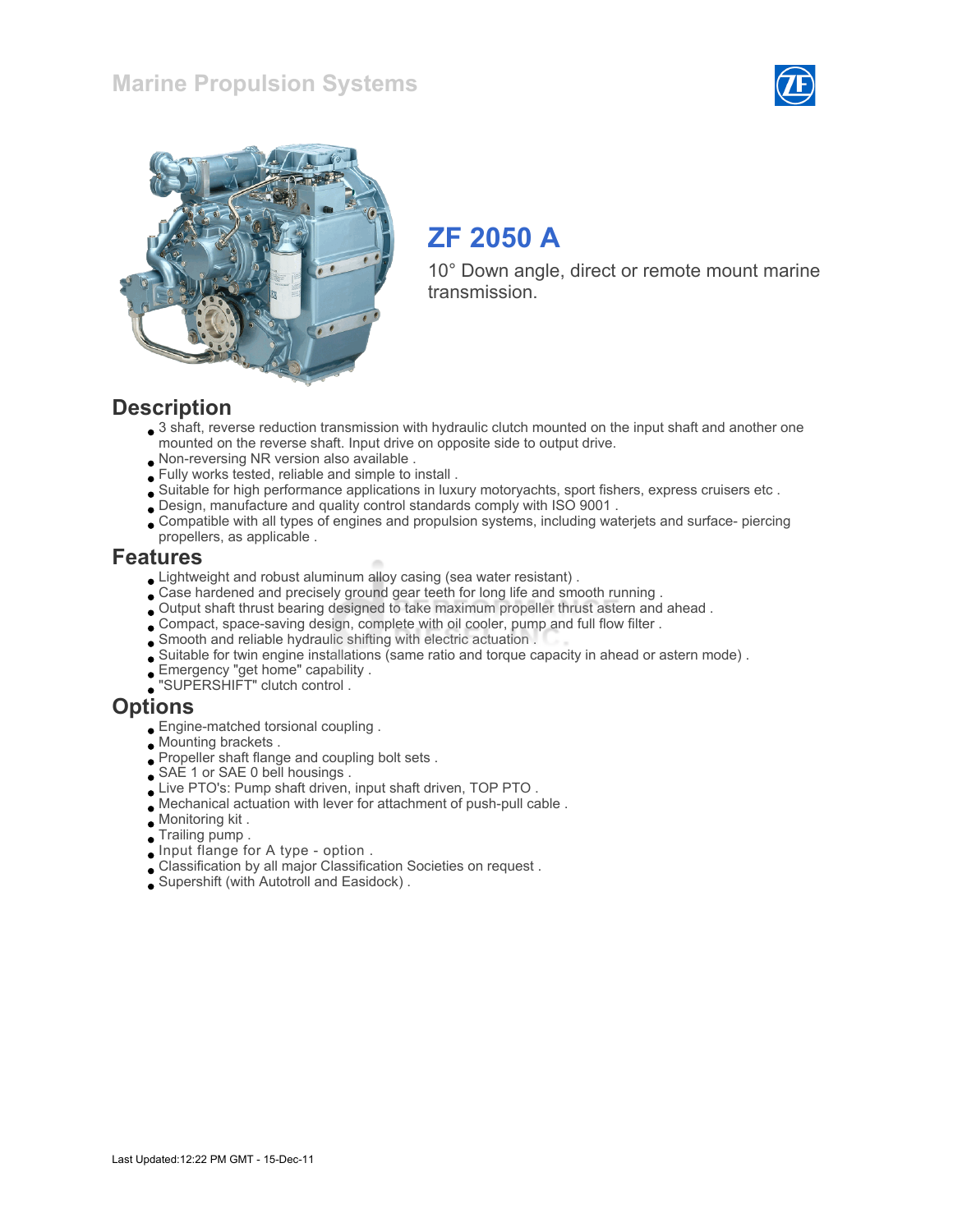

### Pleasure Duty

| <b>RATIOS</b>                                  | MAX.<br>POWER/RPM<br><b>TORQUE</b> |      |                                             |    |    | <b>INPUT POWER CAPACITY</b> |    |          |    |          |            |
|------------------------------------------------|------------------------------------|------|---------------------------------------------|----|----|-----------------------------|----|----------|----|----------|------------|
|                                                | Nm                                 | ftlb | <b>kW</b>                                   | hp | kW | hp                          | kW | hp       | kW | hp       | <b>RPM</b> |
|                                                |                                    |      |                                             |    |    | 2100 rpm                    |    | 2300 rpm |    | 2450 rpm |            |
| 1.267*, 1.512*, 1.763, 2.029,<br>2.250*, 2.467 | 4802                               | 3542 | 0.5028 0.6743 1056 1416 1157 1551 1232 1652 |    |    |                             |    |          |    |          | 2600       |

\* Special Order Ratio.

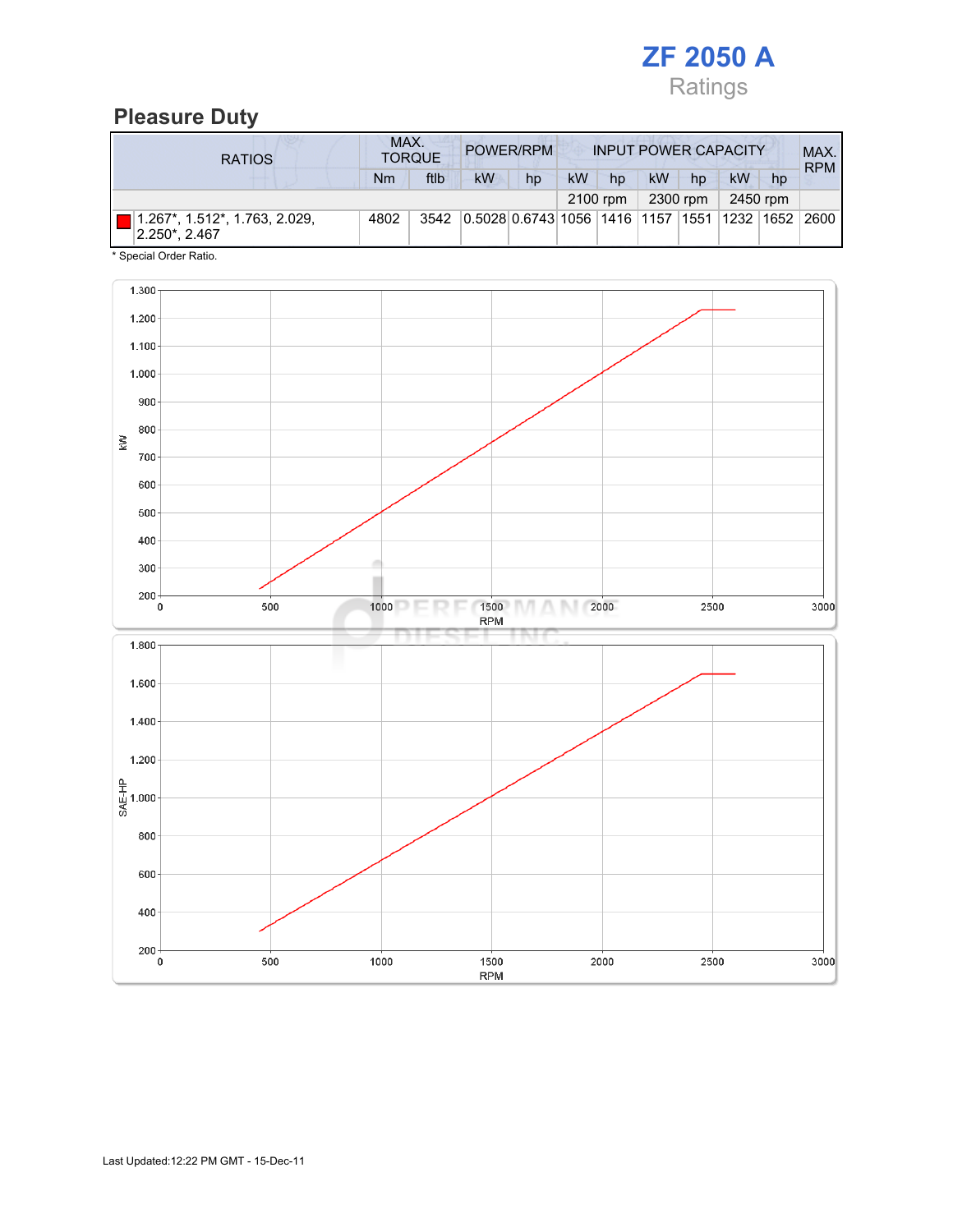# ZF 2050 A Ratings

# Light Duty

| <b>RATIOS</b>                                            | <b>MAX. TORQUE POWER/RPM</b> |      |                                                       |    |    | <b>INPUT POWER CAPACITY</b> |                                  |    |           |    | MAX.       |
|----------------------------------------------------------|------------------------------|------|-------------------------------------------------------|----|----|-----------------------------|----------------------------------|----|-----------|----|------------|
|                                                          | Nm                           | ftlb | <b>kW</b>                                             | hp | kW | hp                          | <b>kW</b>                        | hp | <b>kW</b> | hp | <b>RPM</b> |
|                                                          |                              |      |                                                       |    |    |                             | $2100$ rpm   2300 rpm   2450 rpm |    |           |    |            |
| $\Box$ 1.267*, 1.512*, 1.763, 2.029,<br>$ 2.250^* 2.467$ | 4185                         | 3087 | 0.4382 0.5877 920  1234  1008  1352  1074  1440  2600 |    |    |                             |                                  |    |           |    |            |

Special Order Ratio.

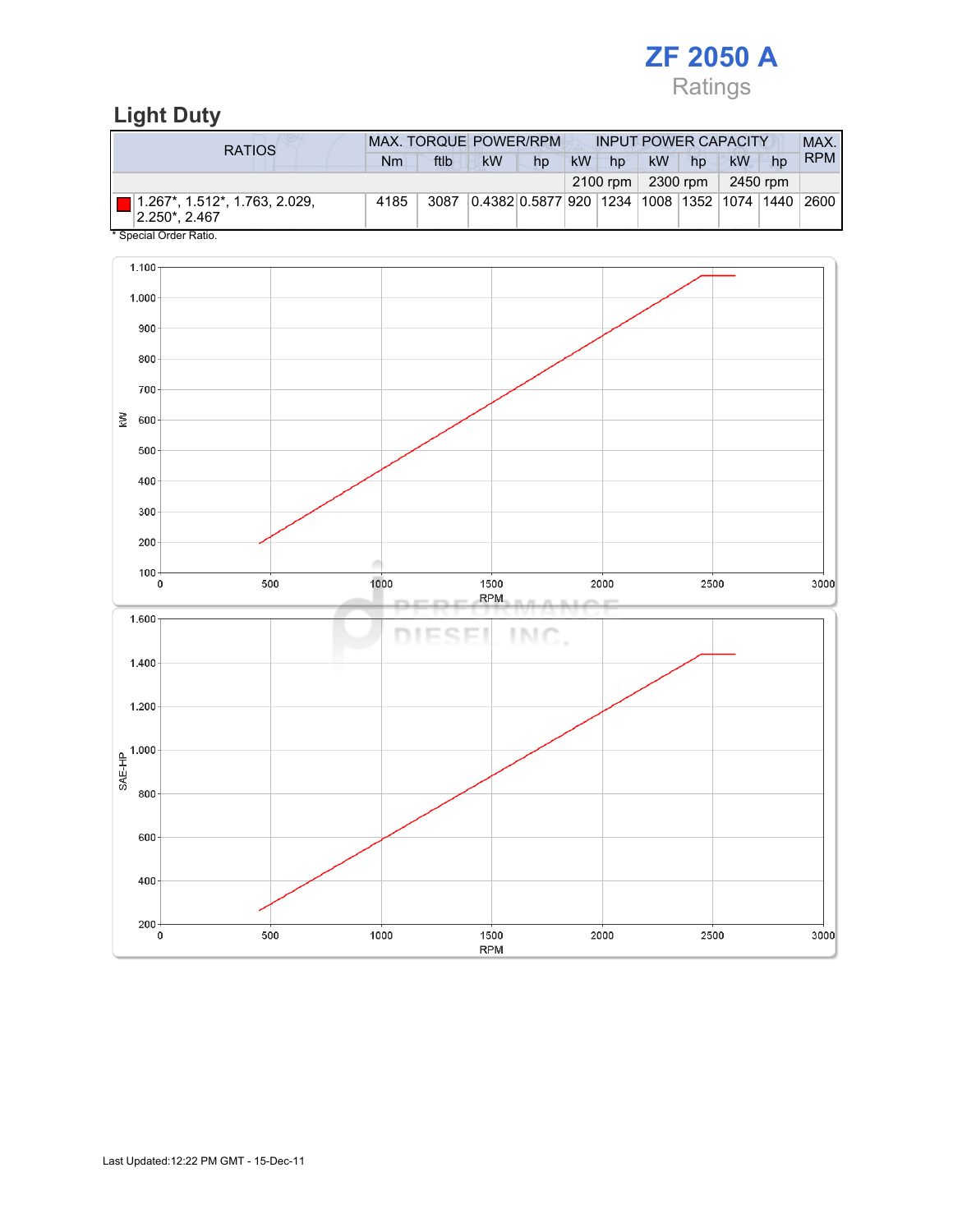

### Medium Duty

| RATIOS                                                | MAX. TORQUE POWER/RPM |      |    |                                         |  | <b>INPUT POWER CAPACITY</b> |          |                            |    |    | MAX.       |
|-------------------------------------------------------|-----------------------|------|----|-----------------------------------------|--|-----------------------------|----------|----------------------------|----|----|------------|
|                                                       | Nm                    | ftlb | kW | hp                                      |  |                             | kW hp kW | hp                         | kW | hp | <b>RPM</b> |
|                                                       |                       |      |    |                                         |  |                             |          | 1800 rpm 2100 rpm 2250 rpm |    |    |            |
| $\Box$ 1.267*, 1.512*, 1.763, 2.029, 2.250*,<br>2.467 | 3601                  | 2656 |    | 0.3771 0.5057 679 910 792 1062 848 1138 |  |                             |          |                            |    |    | 2600       |

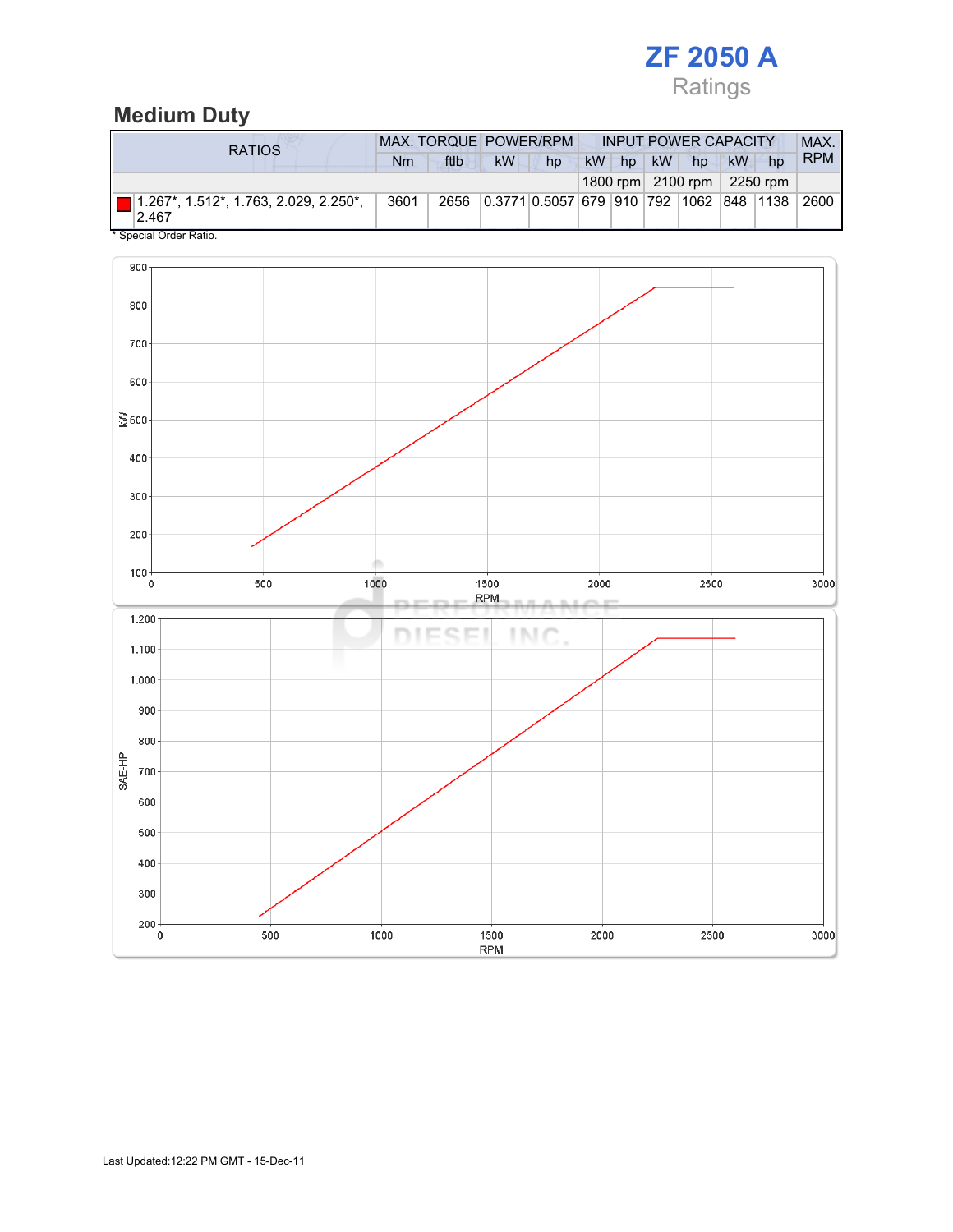

### Continuous Duty

| <b>RATIOS</b>                                                 | MAX. TORQUE POWER/RPM |      |           |                               |    | <b>INPUT POWER CAPACITY</b> |    |    |           |                                | <b>MAX</b> |
|---------------------------------------------------------------|-----------------------|------|-----------|-------------------------------|----|-----------------------------|----|----|-----------|--------------------------------|------------|
|                                                               | Nm                    | ftlb | <b>kW</b> | hp                            | kW | hp                          | kW | hp | <b>kW</b> | hp                             | <b>RPM</b> |
|                                                               |                       |      |           |                               |    |                             |    |    |           | 1600 rpm   1800 rpm   2100 rpm |            |
| $\blacksquare$ 1.267*, 1.512*, 1.763, 2.029, 2.250*.<br>2.467 | 2971                  | 2191 |           | 0.3111 0.4172 498 668 560 751 |    |                             |    |    | 653       |                                | 876 2100   |

Special Order Ratio.

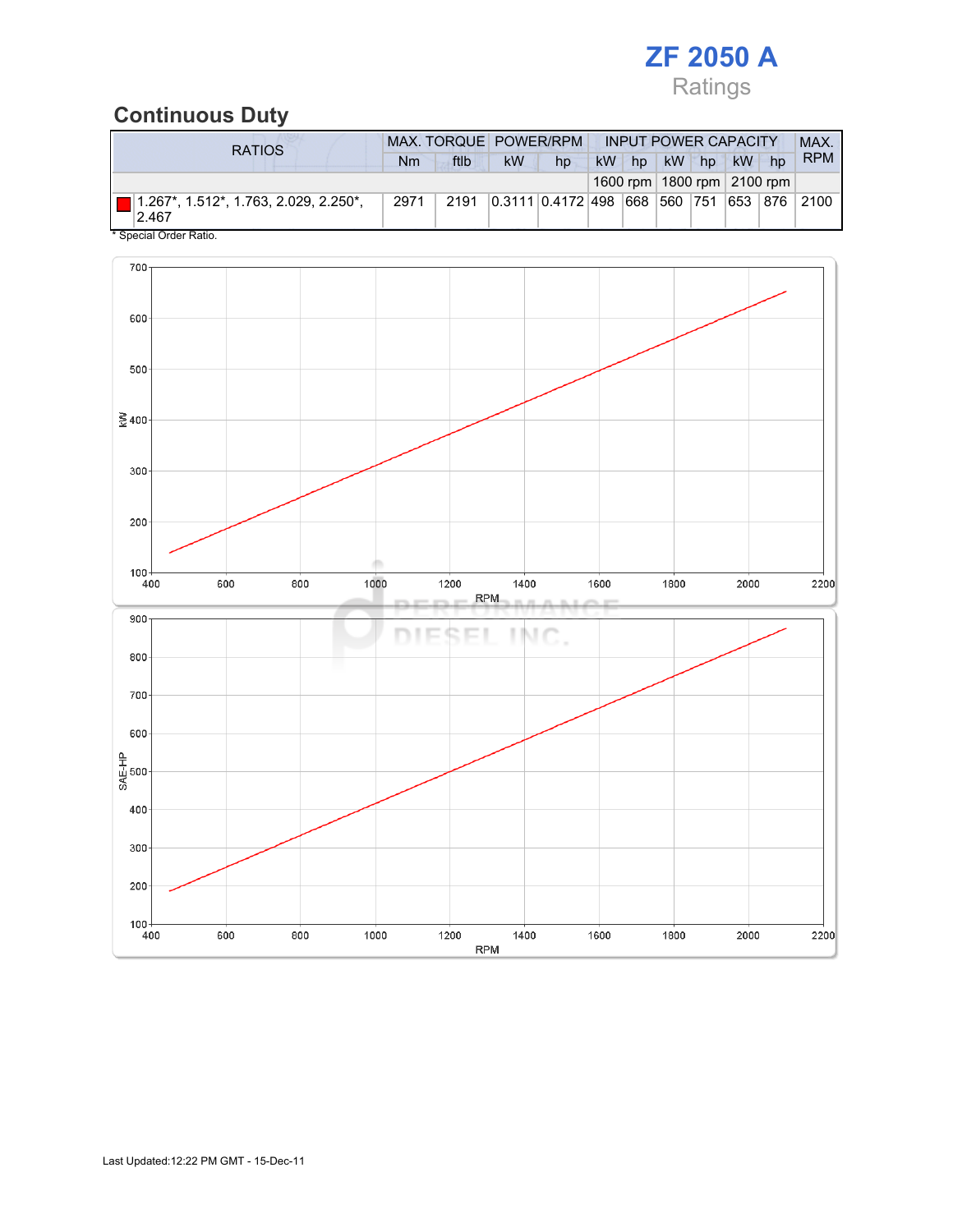# ZF 2050 A **Dimensions**



|       |                                              |                |    |    | mm (inches)    |  |  |                                                                                                            |  |                     |
|-------|----------------------------------------------|----------------|----|----|----------------|--|--|------------------------------------------------------------------------------------------------------------|--|---------------------|
| Angle | Α                                            | B <sub>1</sub> | B2 | H1 | H <sub>2</sub> |  |  | $\overline{\phantom{0}}$                                                                                   |  | <b>Bell</b><br>Hsq. |
| 10.0  |                                              |                |    |    |                |  |  | 280 (11.0)  320 (12.6)  320 (12.6)  167 (6.57)  575 (22.6)  595 (23.4)  394 (15.5)  115 (4.53)  115 (4.53) |  |                     |
|       | Oil Capacity Litre (US qt)<br>Weight kg (lb) |                |    |    |                |  |  |                                                                                                            |  |                     |
|       | 21.0(22.3)<br>350 (770)                      |                |    |    |                |  |  |                                                                                                            |  |                     |

# SAE Bell Housing Dimensions RFORMANCE

|              |       |  |    |  |                                                                 | <b>Bolt Holes</b> |          |  |  |
|--------------|-------|--|----|--|-----------------------------------------------------------------|-------------------|----------|--|--|
| SAF No.      |       |  |    |  |                                                                 |                   | Diameter |  |  |
|              | mm    |  | mm |  | mm                                                              |                   |          |  |  |
| <sup>n</sup> | 647.7 |  |    |  | 25.5 679.45 26.75 711.2 28.0 16 13.49 17/32                     |                   |          |  |  |
|              |       |  |    |  | 511.18 20.125 530.23 20.875  552.45  21.75   12   11.91   15/32 |                   |          |  |  |

# Output Coupling Dimensions

|    |              |    |                |    |              |                                                    |  | <b>Bolt Holes</b> |              |  |  |  |
|----|--------------|----|----------------|----|--------------|----------------------------------------------------|--|-------------------|--------------|--|--|--|
|    |              |    |                |    |              |                                                    |  | No.               | Diameter (E) |  |  |  |
| mm | $\mathsf{I}$ | mm | $\blacksquare$ | mm | $\mathsf{I}$ | mm                                                 |  |                   | mm           |  |  |  |
|    |              |    |                |    |              | 185   7.28   156   6.12   120   4.72   18.0   0.71 |  | 12                | 18.2         |  |  |  |